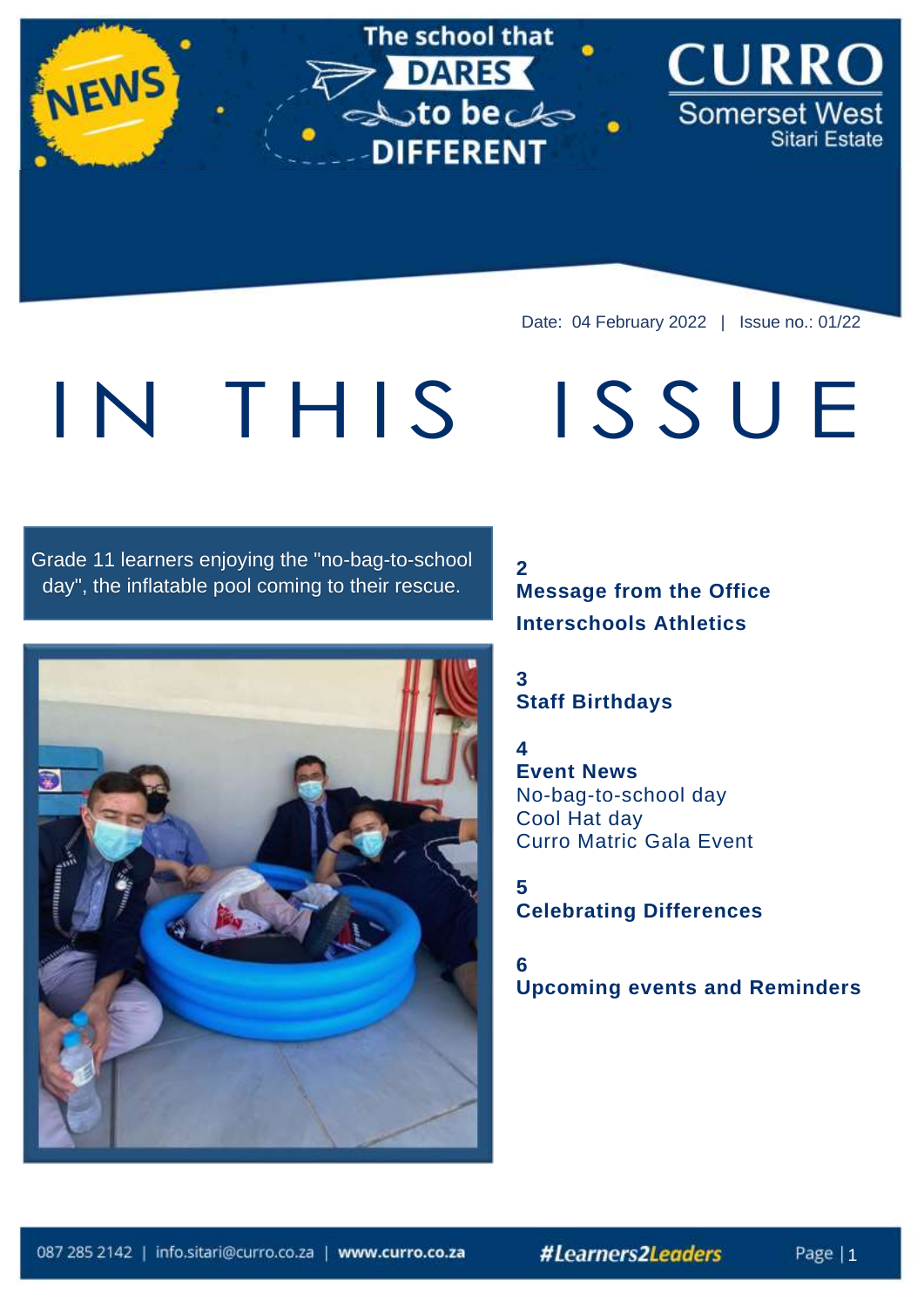#### **Message from the office**

*"Action produces momentum"*

The first three weeks of school have been a non-stop buzz of activities.

Grade 8s have settled in and found unique place in the high school by ringing the bell at their Blazer Ceremony. We have celebrated the excellent matric results of the class of 2021 and we were awarded *Most Improved School* at the Curro Gala Awards.

The "no-bag-to-school-day" and cool-hat matric farewell fundraisers, which were organised by this year's Grade 12 group, were great fun, and our sports and cultural activities are in full swing. Academics have not taken a back seat, as our assessment programme has started and all our learners and teachers are hard at work in the class room. I want to encourage all our learners who are not yet participating in the various afternoon activities offered at the school, to find momentum by joining the art, music or drama club, sign up for CAS and participate in swimming, tennis, athletics, cricket, chess or running to earn their 100 Club badges.

Kind regards,

*Mrs. M. van der Merwe*

**Head of High School**

#### **Interschools' Athletics**

The long jump athletes competed on Wednesday afternoon, 02 February 2022 at Mondeor Eco School. The top three jumpers of the day were:

| <u>Girls</u>    |                           |
|-----------------|---------------------------|
| 1 <sup>st</sup> | Cara van den Berg (4.07m) |
| 2 <sub>nd</sub> | Naomi Leah (3.40m)        |

**3 rd Pearl Jacobs (3.16m)**

#### **Boys 1 st Marlon Abrahams (5.33m) 2 nd Jarod Haywood (5.28m) 3 rd Justin Haas (5.16m)**







Sitari Estate



 $\bullet$ 

#Learners2Leaders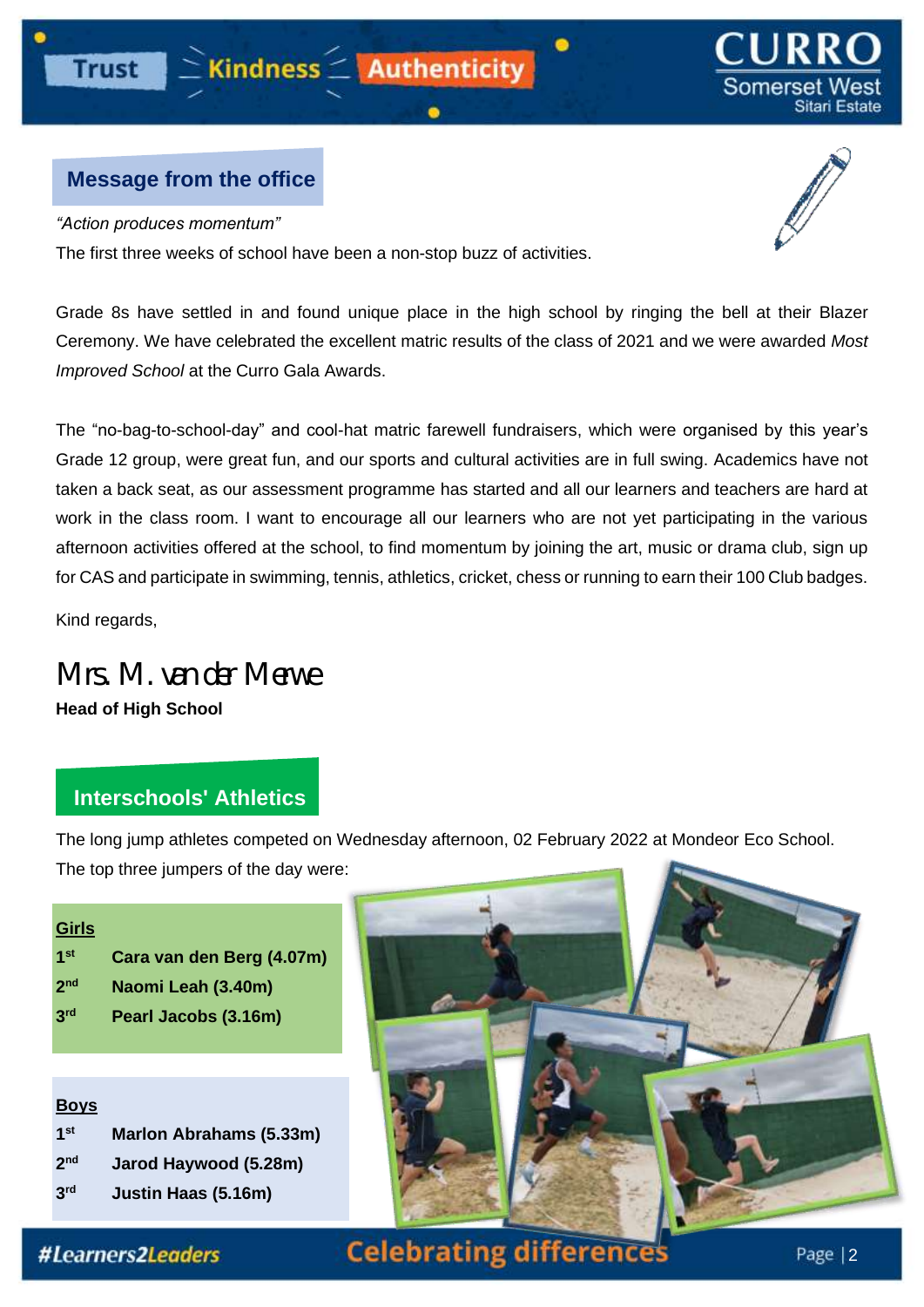

Somerset Sitari Estate

Good luck to all our athletes who will compete at the Interschool Athletics meeting today, Friday, 4 February at Charles Morkel Stadium. The programme is available on MyHub.

٠

#### **Please take note of the following arrangements:**

- All athletes must remain at the event until the end of the programme **(19:30).** Busses will return to school after the last event (19:30) and should be back at school by **20:00.**
- Learners who are **not returing** to school by bus must be collected at the CSW athletes' gazebo by 19:45 at the latest.



- **No athlete** will be allowed to wait for their lift at the stadium gates at any time throughout the event.
- Learners who would like to support the athletes must please arrange their **own transport** and **must wear school uniform**.
- As this is a school event, all learners (athletes and supporters) must adhere to the Curro Learner Code of Conduct.
- Athletes must bring a hat, warm jacket, picnic blanket, sunscreen and lunch or money for the tuck shop.
- **Please bring your camping chair and umbrella as the pavilions are not available for spectator use.**

## **Staff Birthdays**

Happy Birthday to the following staff members who celebrated their birthdays in January:

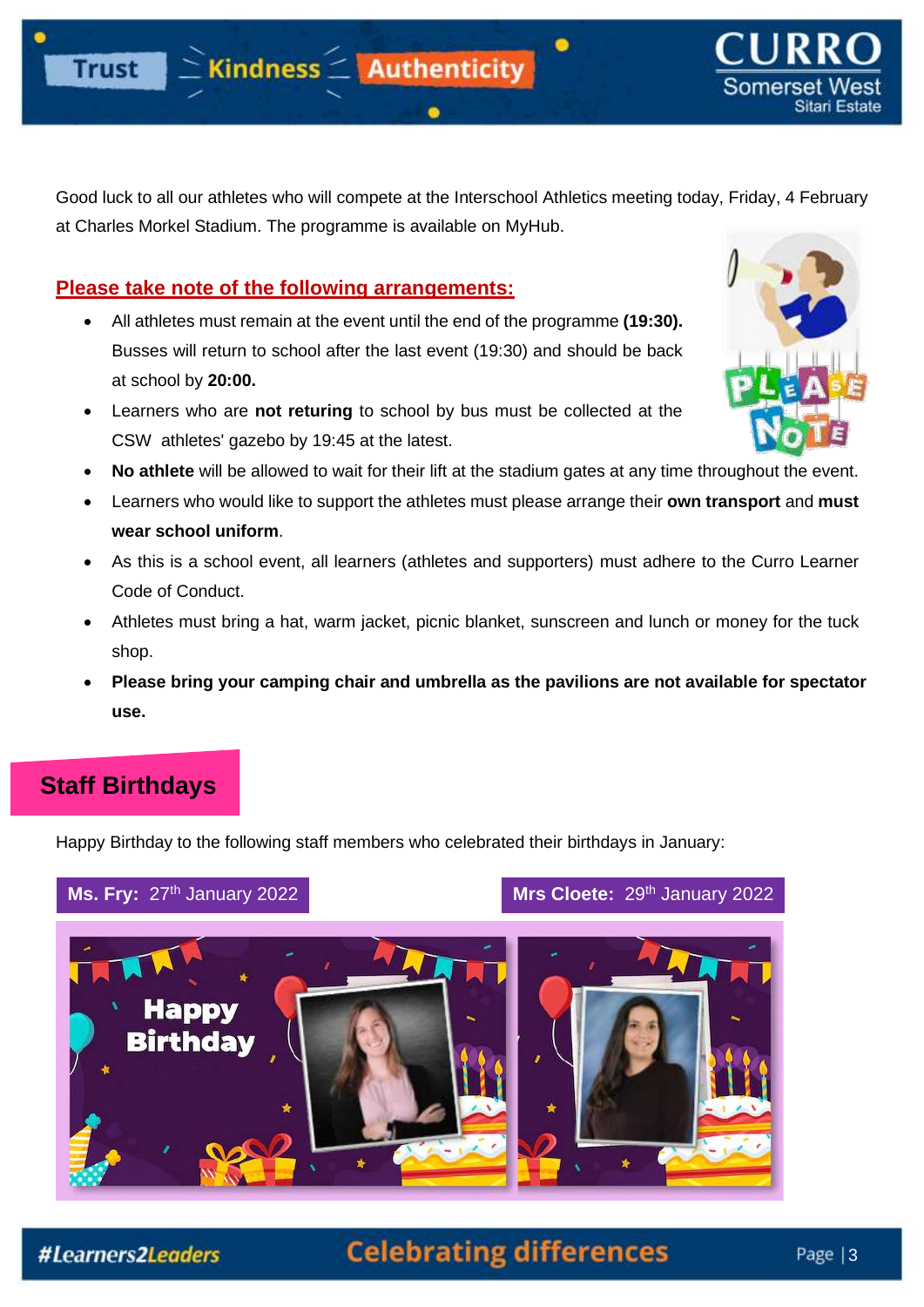

#### **Event News**





# Curro Matric Gala Awards **Most Improved School**

Curro Somerset West also won the "most improved Curro school" award out of all the IEB Curro Schools.

We are bursting with pride. Thanks to Mrs van der Merwe and Mrs van Niekerk as well as ALL of the High School staff and learners who have put in the hard work.

#Learners2Leaders

# **Celebrating differences**

icb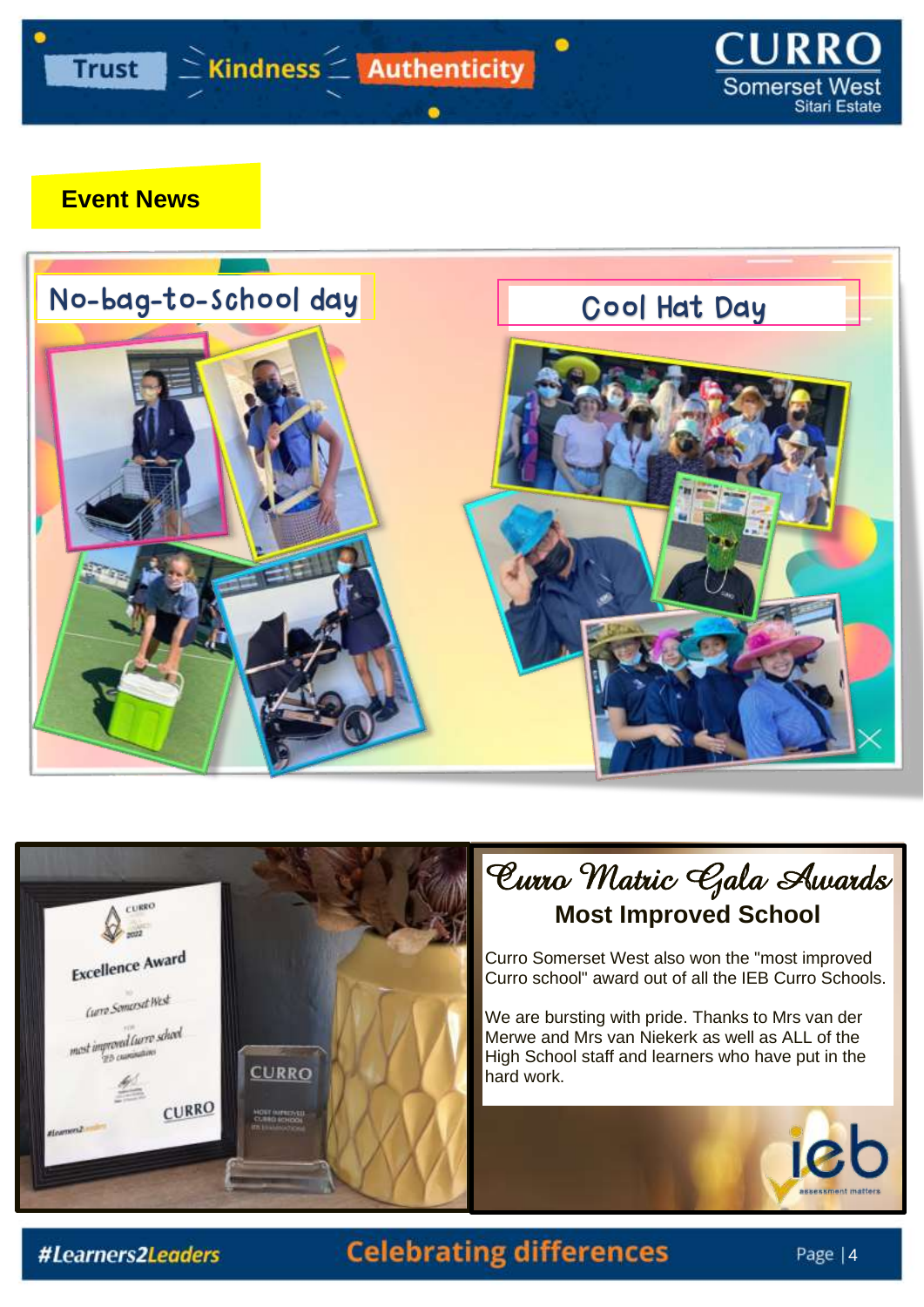٠

### **CURRO Somerset West** Sitari Estate

#### **Celebrating Differences**



Curro swimmer **Jamie Pietersen** qualified and participated in CTA level 2 + champs.

He won a number of medals and swum personal best times in his events. Congratulations!





**Sean Herron** participated in the SA Youth Championships and competed in Dressage, Show Riding and Show Hunter.

He finished in the top ten of the Junior Novice Dressage and came Third in both the Show Riding and Show Hunter Classes.

His next Nationals will be in May when he rides in the Dressage South Africa National Challenge. Well done, Sean!

#### #Learners2Leaders

# **Celebrating differences**